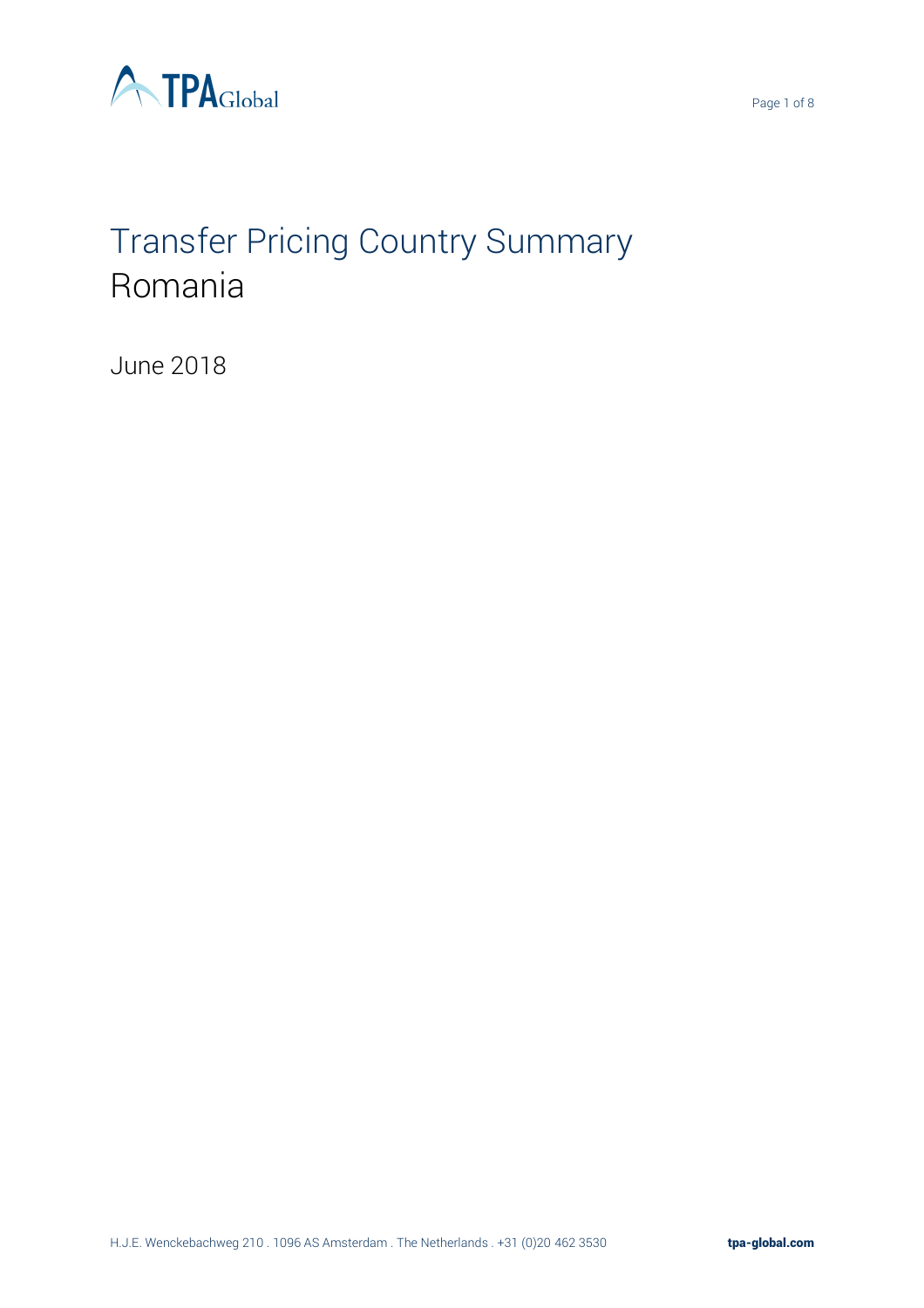

# Legislation

## Existence of Transfer Pricing Laws/Guidelines

#### Overview

General Transfer Pricing rules have been implemented in Romanian legislation in 2003 via the Tax Code, mentioning arm´s length principle and the specific methods provided by OECD in order to determine the market value of transactions between related parties.

Romanian companies are obliged to keep Transfer Pricing documentation for both cross-border and domestic transactions. According to the Romanian tax legislation, all related parties are obliged to prove the method applied for setting the prices of controlled transactions (domestic or cross-border) between related parties and keep a relevant documentation justifying this method.

The Romanian transfer pricing legislation includes:

- Romanian Fiscal Code (Law 227 / 2015);
- Methodological Norms for the application of the Fiscal Code;
- Order 442/2016 regarding Transfer Pricing thresholds, deadline and content of the Transfer Pricing file and the adjustment procedure (for tax audit starting with January 1st, 2016);
- Order No. 3737/2015 regarding the approval and the content of the form "Decision of adjustment / estimation of an income or a cost obtained / incurred by an affiliated party";
- Emergency Government Ordinance no. 42/2017 regarding the approval of the template and content of the "Country-by-Country (CbC) Report" Form;
- Form 404 CbC Report;
- Form 405 Notification regarding the status of the constituent entity within the multinational group and the identity of the tax residence of the reporting entity of the multinational group;
- Double Tax Treaties;
- OECD Transfer Pricing Guidelines;
- Order 3735/2015 regarding the issuance and amendment of advance pricing agreements;
- Fiscal Procedure Code Law 207/2015.

## Definition of Related Party

According to the Romanian Fiscal Code, related parties are defined as follows:

- 1. An individual is affiliated with another individual if such person is spouse or relative up to the third degree, inclusive. Between affiliated persons, the price at which tangible or intangible goods are transferred or services are rendered is transfer price;
- 2. An individual is affiliated with a company if the individual owns, directly or indirectly, including holdings of affiliated persons, a minimum of 25% from the value/number of shares or from the voting rights in the company, or effectively controls the company;
- 3. A company is affiliated with another company if at least: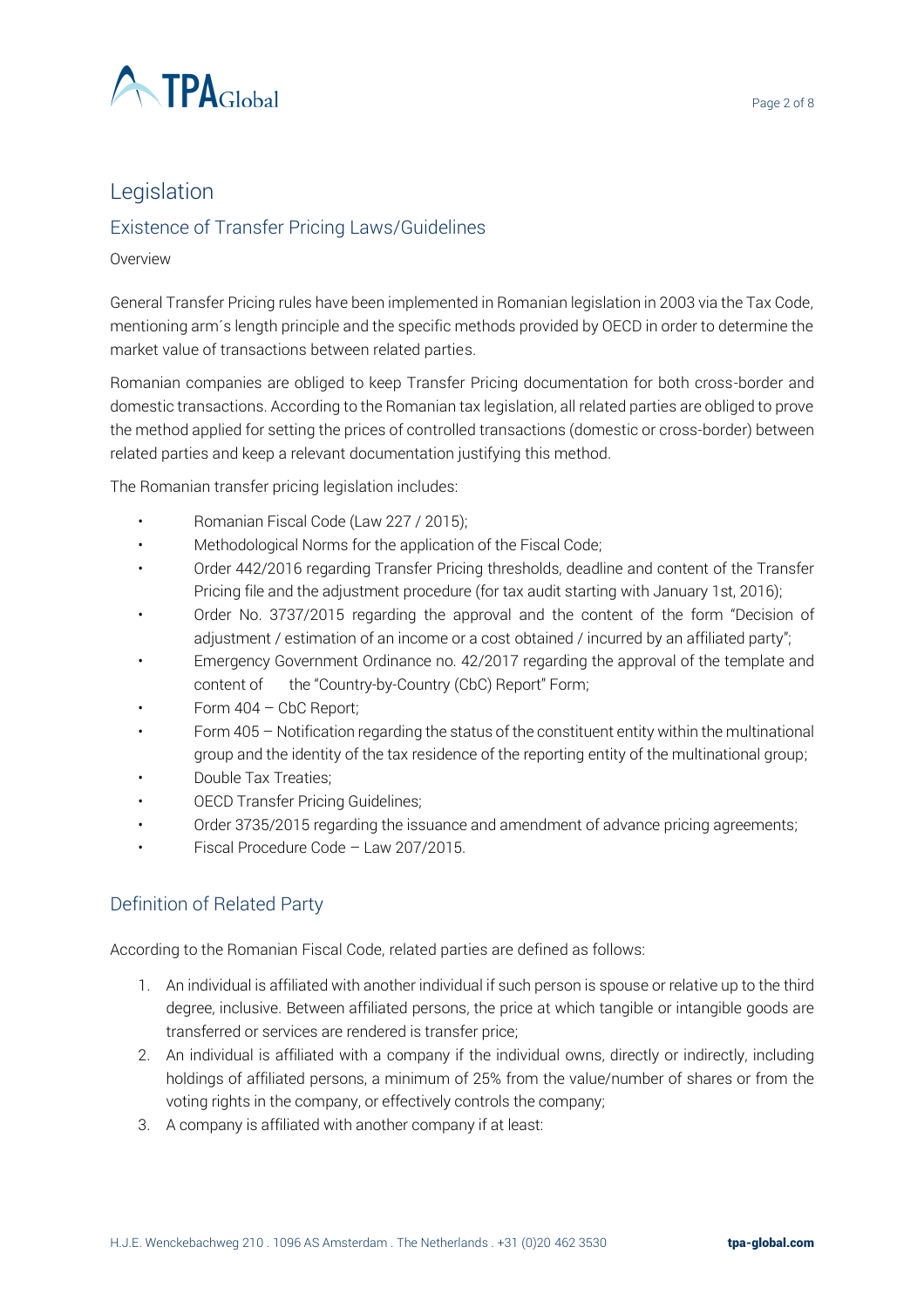

- a. The first company owns, directly or indirectly, including holdings of affiliated persons, a minimum of 25% of the value/number of shares or voting rights in the other company, or if it controls the company;
- b. The second company owns, directly or indirectly, including holdings of affiliated persons, a minimum of 25% from the value/number of shares or voting rights in the first company;
- c. A third company owns, directly or indirectly, including holdings of affiliated persons, a minimum of 25% by the value/number of shares or voting rights both in the first and in the second company.

In addition, according to the Romanian Fiscal Code, companies are considered related parties in cases of economic control, although no definition of such control is provided.

## Transfer Pricing Scrutiny

There is a very high risk of transfer pricing audits in Romania at the moment as during the last years, transfer pricing audits have intensified and have become a sensitive topic among Romanian taxpayers.

Specifically, transfer pricing has been in the focus of the Tax Authority since 2008 although transfer pricing audits intensified from 2013 onwards.

Transfer pricing can be audited during a general examination or audits only with transfer pricing focus.

Generally, based on an internal Risk Assessment the tax authorities consider relevant:

- Sector wide thematic audits;
- During a VAT refund inspection;
- Following an unannounced tax audit;
- Continued Operating Losses;
- Fluctuating Operational Result;
- Delays in the payment of tax liabilities;
- Other criteria (not public information).

Large taxpayers are obliged to prepare the Transfer Pricing documentation if they carry out transactions with related parties exceeding the following thresholds:

EUR 200,000 – cashed in/paid interest for financial services

EUR 250,000 – services rendered/received towards/from related parties

EUR 350,000 – acquisitions/sales of tangible/intangible assets

Large taxpayers that do not meet the above thresholds or medium or small tax payers are obliged to prepare the Transfer Pricing documentation solely after the tax inspectors request if they carry out transactions with related parties exceeding the following thresholds:

- EUR 50,000 cashed in/paid interest for financial services
- EUR 50,000 services rendered/received towards/from related parties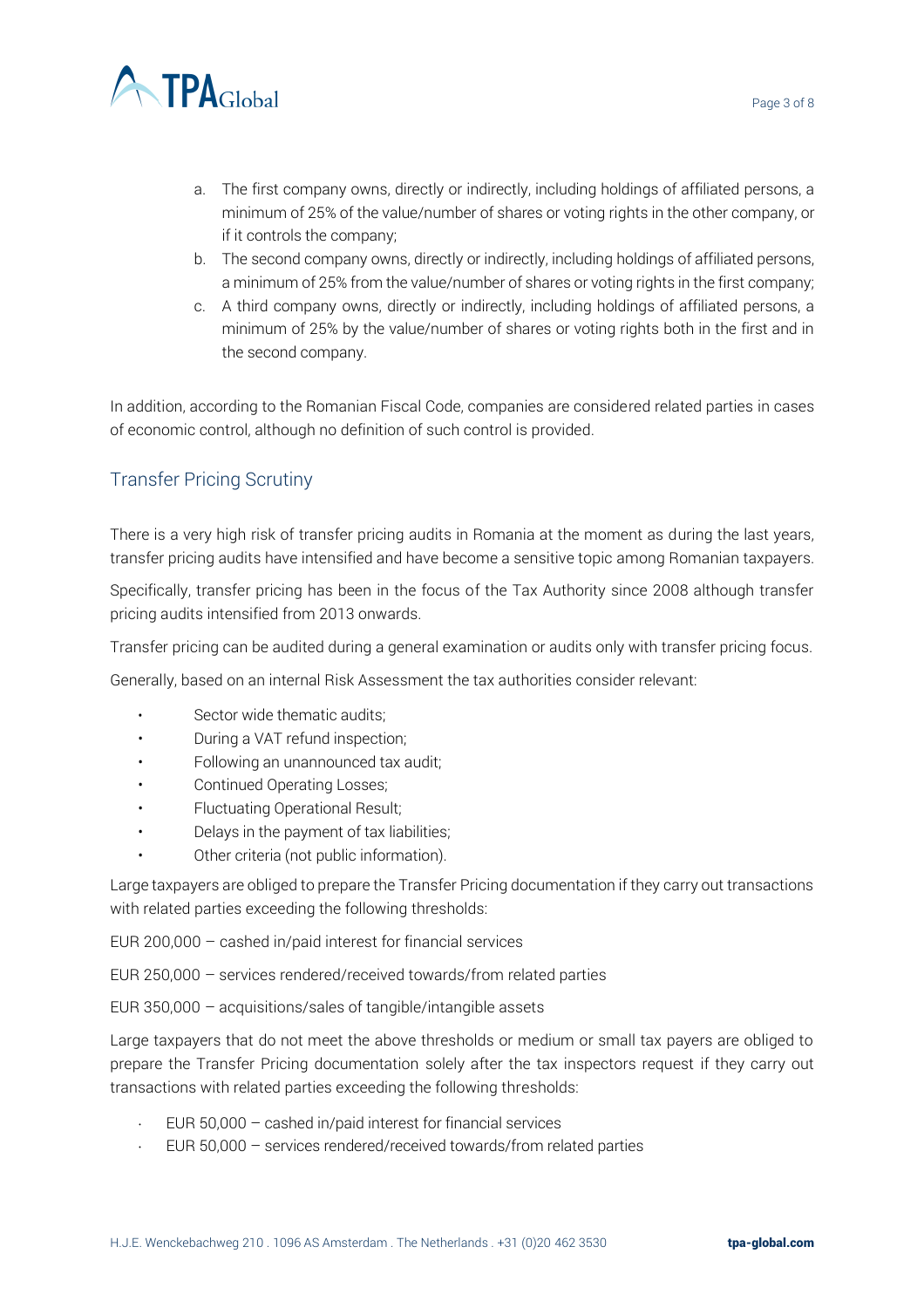

EUR 100,000 – acquisitions/sales of tangible/intangible assets

The other taxpayers who do not fall in any of the above mentioned categories are not obliged to prepare the Transfer Pricing documentation, however they should document that the arm's length principle is observed in the dealings with the related parties in line with financial and tax applicable principles. Nevertheless, a model of such documentation is not provided by any legislative provision.

#### Transfer Pricing Penalties

#### *Lack of documentation*

If a taxpayer fails to comply with the transfer pricing documentation requirements it would be subject to a default penalty per qualifying agreements. This fine can be comprised between 12,000 RON and 14,000 RON (approximate EUR 2,600 – EUR 3,000) for large and medium-sized taxpayers, while for individuals and legal person the fine ranges between 2,000 RON and 3,500 RON (approximate EUR 430 – EUR 760). In case of lack of documentation, tax authorities resort to transfer pricing adjustments based on a simplified procedure.

#### *Estimation of the transfer prices*

In addition to the penalties mentioned above, an essential aspect is the fact that in the case of an incomplete or a non-submission of the transfer price file, the fiscal authorities have the right to resort to the procedure for estimating the amount of the transfer price of the intra-group transactions considered incomplete or lacking, in order to adjust the revenues and expenses registered by the taxpayer, based on the market price ("central market level").

#### *Adjustments in respect to transfer prices*

In situations where the fiscal authorities consider that the transfer prices used in an intra-group transactions fail to meet the market price, the tax audit team will adjust the amount of the transfer prices used.

#### Advance Pricing Agreement (APA)

APA is available from 2007. Applications can be made for future transactions on unilateral, bilateral or multilateral basis for a period of 5 years, with the possibility of extension.

The application fee for issuing an APA is 20,000 EUR for large taxpayers and 10,000 EUR for other categories of taxpayers. In case amendments are brought to an existing APA, a fee of 15,000 EUR is applicable for large taxpayers and respectively 6,000 EUR for other categories of taxpayers.

## Documentation And Disclosure Requirements

#### Tax Return Disclosures

Transfer pricing requirements in Romania do not state the obligation of tax return disclosures.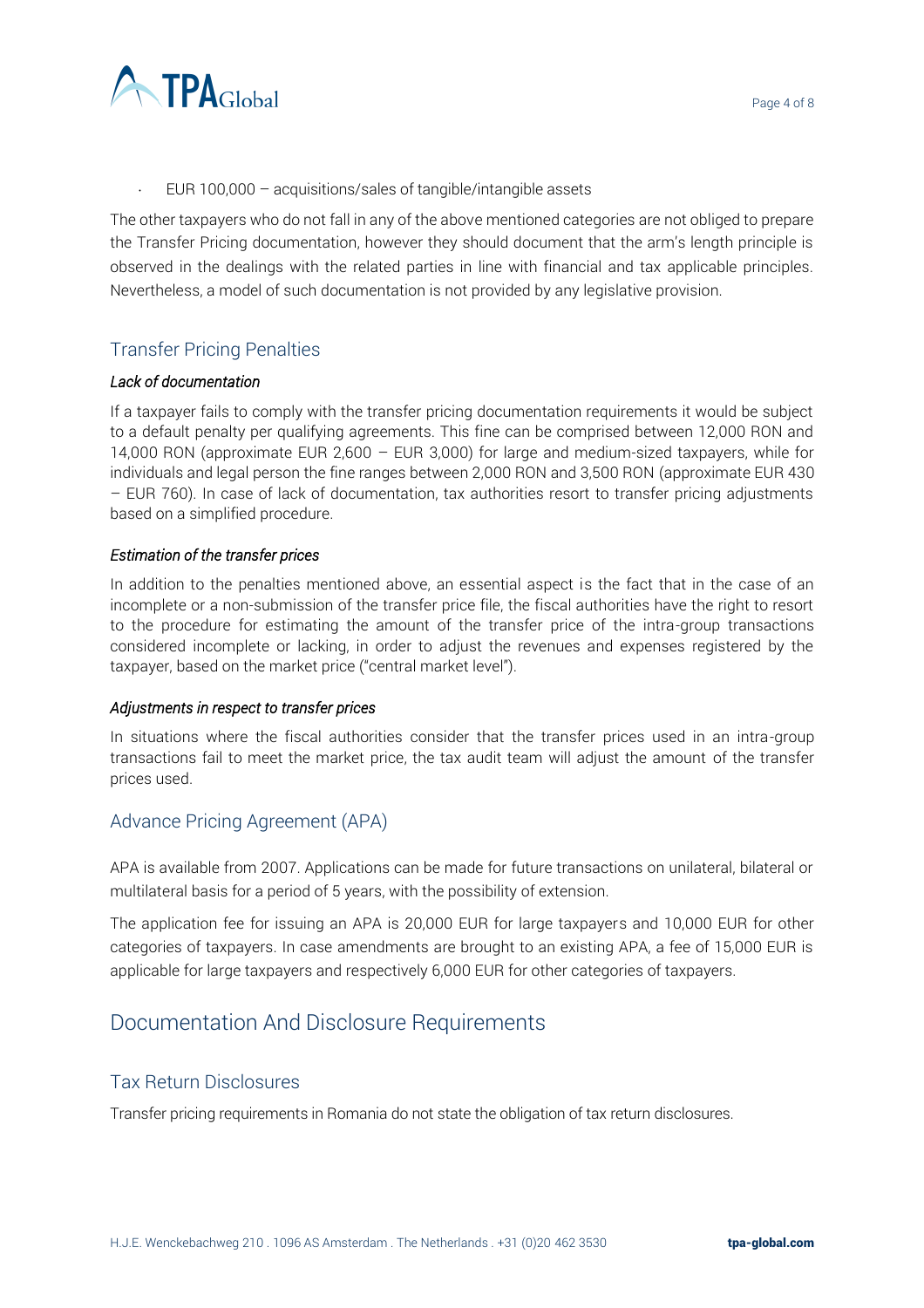

#### Level of Documentation

The content of the transfer pricing documentation is provided in Order 442/2016 which acquires most of the information and documentation requirements from BEPS Action 13.

#### Content of local transfer pricing file

#### Group information

- 1. The organizational, operational and legal structures at the level of the group for the period analyzed, including the geographic localization and the identification details of the related parties and Permanent Establishments within the group
- 2. A short presentation of the group's activities and business strategies for the period analyzed, including any changes in respect to group's strategy within the analyzed period;
- 3. A description of the transfer pricing policy applicable at group level, if the case;
- 4. A general description of the inter-company transactions performed between affiliated companies within the group;
- 5. Description of the main functions performed, risks incurred and assets used in the transactions performed within affiliated entities from the group, including any changes that occurred during the analyzed period. For example, if during the period analyzed changes with regards to functions, risks and assets used within the Group occurred, please provide us with a description of these changes;
- 6. Description of the main functions performed, risks assumed, assets used that significantly generate added value at the level of each related party within the group;
- 7. A short description of the intellectual property rights (trademark, know-how, license, etc.) owned by the Group, if applicable;
- 8. Description of the transfer pricing policy in respect to financial arrangements (intra-group financing) carried out between the group companies, if applicable;
- 9. Description of potential business restructurings carried out at the level group, within the analyzed period;
- 10. A general description of the group's research and development activity, if applicable;
- 11. Description of the Advance Pricing Agreements (APAs) concluded at the group level, if applicable;

#### Company information

- 1. The legal, operational and organizational structure of the Romanian entity;
- 2. Brief presentation of the products manufactured/services rendered by Romanian entity;
- 3. A short description of each inter-company transaction performed by the Company;
- 4. Description of the pricing policy for the transaction carried out with the related parties;
- 5. Description of the transfer pricing methodology applied, if any;
- 6. Description of the research and development activities carried out by Romanian entity;
- 7. Description of the transfer pricing policy in respect to intra-group financing activities and presentation of the financial agreements concluded with both related and independent parties;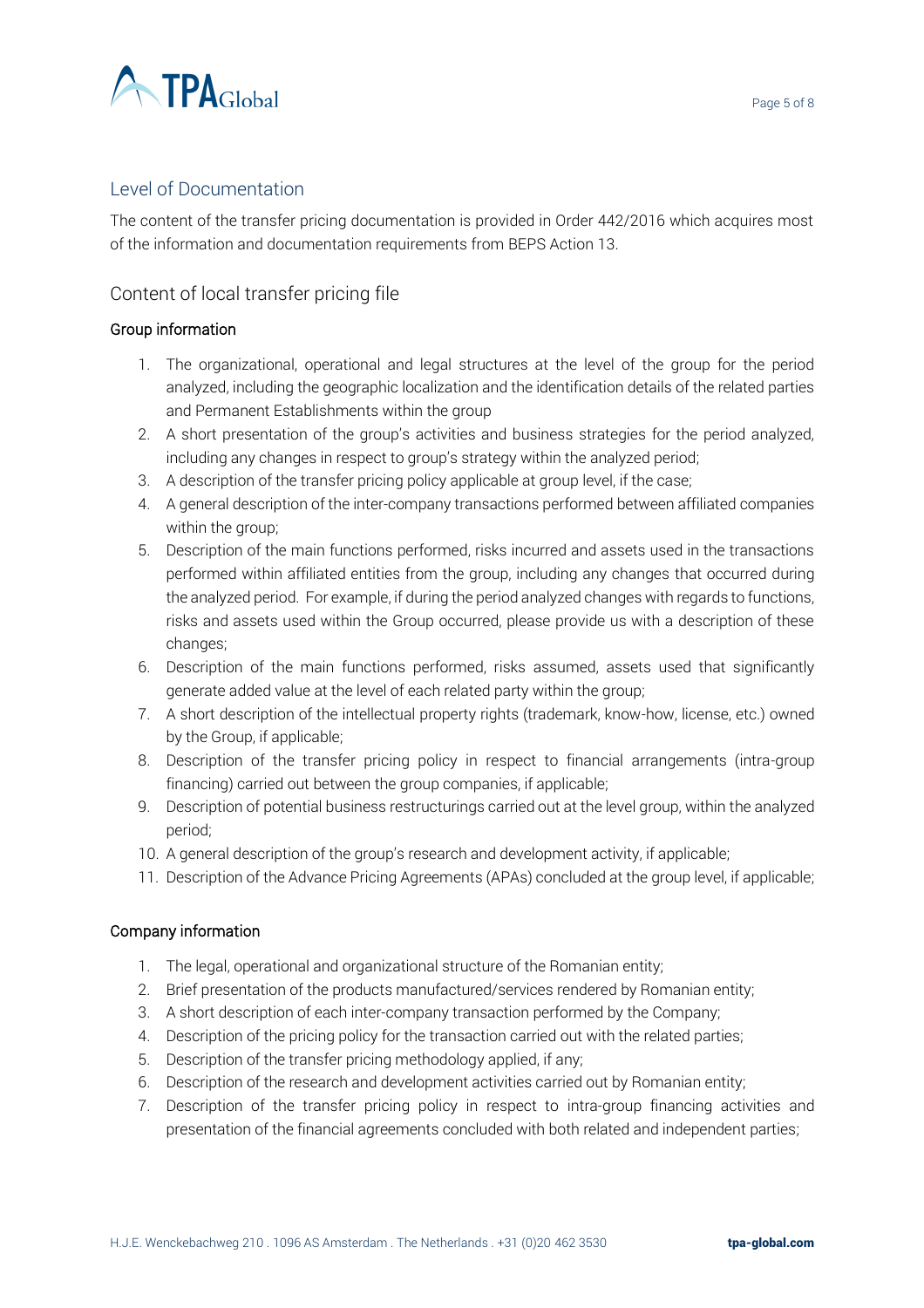

- 8. Presentation of potential agreements concluded by the Romanian entity with related parties in respect to cost contribution arrangements (CCAs);
- 9. Presentation of the main outlets (markets) for the deliveries of products/rendering of services by the Romanian entity to its related parties;
- 10. Presentation of the functional and comparability analysis for each transaction carried out with related parties;
- 11. Description of the Advance Pricing Agreements (APAs) concluded by the Romanian entity, if applicable;
- 12. Financial statements of the Romanian company, including form 101 for the analyzed period.

Additional information may be requested by the Romanian tax authorities in case of a tax audit.

The Romanian transfer pricing legislation does not lay out any provisions regarding safe-harbour rules concerning low-value adding intra-group services.

#### Record Keeping

Contemporaneous documentation is required.

#### Language for Documentation

The Transfer Pricing Report to be submitted to the Tax Authorities must be in Romanian. If the Transfer Pricing Report contains information in a foreign language, there is a need to attach a translation into Romanian by a national public translator, which signature must be certified by the institution of Romania in which the translator is enrolled.

#### Small and Medium Sized Enterprises (SMEs)

There are no specific provisions with regard to the documentation requirements for small and medium sized enterprises. However, taxpayers that carry out intra-group transactions below the significance thresholds provided by Order 442/2016 are not required to prepare a transfer pricing file.

For example, a taxpayer carrying out intra-group transactions with a cumulated annual value below:

- o EUR 50,000 for interest paid/received;
- o EUR 50,000 for services rendered/received and;
- o EUR 100,000 for acquisition/sale of goods.

is not required to prepare a transfer pricing file.

#### Deadline to Prepare Documentation

Refer to deadlines for submission of documentation below.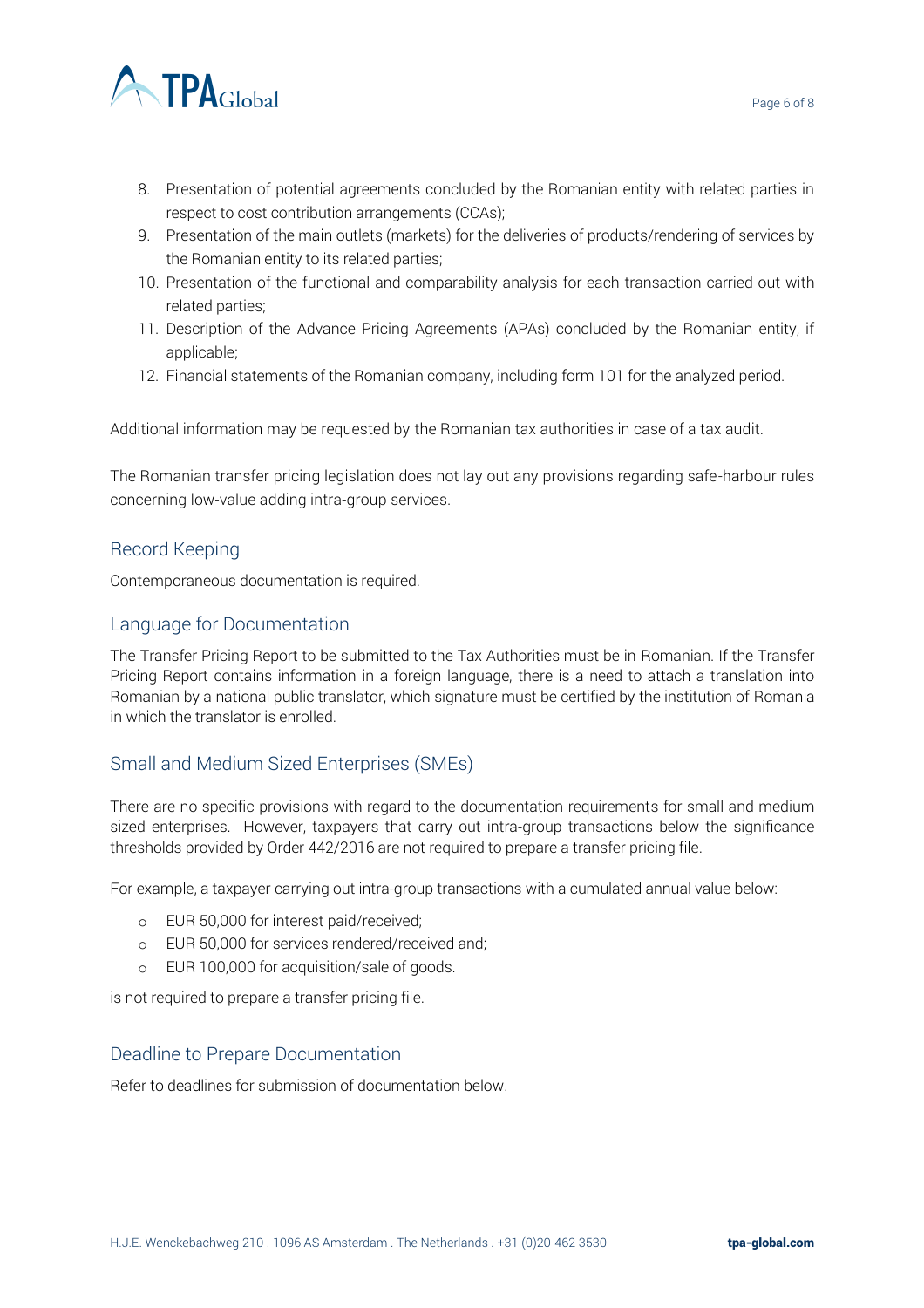

### Deadline to Submit Documentation

#### *Large taxpayers above significance thresholds as per Order 442/2016*

The documentation should be prepared by the date of filing the annual corporate income tax return (the deadline of which is 25 of March following the business year if the business year is the calendar year). The documentation does not need to be submitted to the tax authorities.

The deadline for presenting the transfer pricing file is maximum 10 calendar days upon the request of the tax authorities, but no sooner than 10 calendar days from the submission date of the annual corporate income tax return.

#### *Other categories of taxpayers*

For other categories of taxpayers (i.e. large taxpayers below significance thresholds, small and medium taxpayers) the transfer pricing file must be submitted upon the request of the Romanian tax authorities in 30 or 60 calendar days, with the possibility of a 30-day extension of the deadline.

# Statute Of Limitations

The general statute of limitations for federal tax matters is 5 years, which consequently applies for transfer pricing. However, based on the calculation method it can practically be also 6 years. It can be extended to 10 years in case of criminal investigation.

# Transfer Pricing Methods

In general, the transfer pricing methods specified in the Romanian transfer pricing regulations are the same as in the OECD Guidelines: CUP, Resale Price, Cost Plus, Profit Split, and TNMM. It should be noted that, when applying the selected method, the use of inter-quartile range is mandatory.

If none of them is applicable, the taxpayer has the opportunity to define and use other approaches.

## Comparables

According to transfer pricing Romanian legislation, the comparability analysis will take into account the following territorial criteria in terms of order: national, European Union, Pan-European, internationally.

In terms of the selection of the tested party, in practice the Romanian tax authorities prefer Romanian entities.

## Country-by-Country Reporting

Romanian taxpayers, part of groups with consolidated revenue over EUR 750 million per year, have at least one of the obligations below:

- 1. To submit a CbC Report with the Romanian tax authorities;
- 2. To submit a notification to Romanian tax authorities regarding its status within the multinational (i.e. constituent entity, reporting entity) group and the identity and the tax residence of the reporting entity of the multinational group.